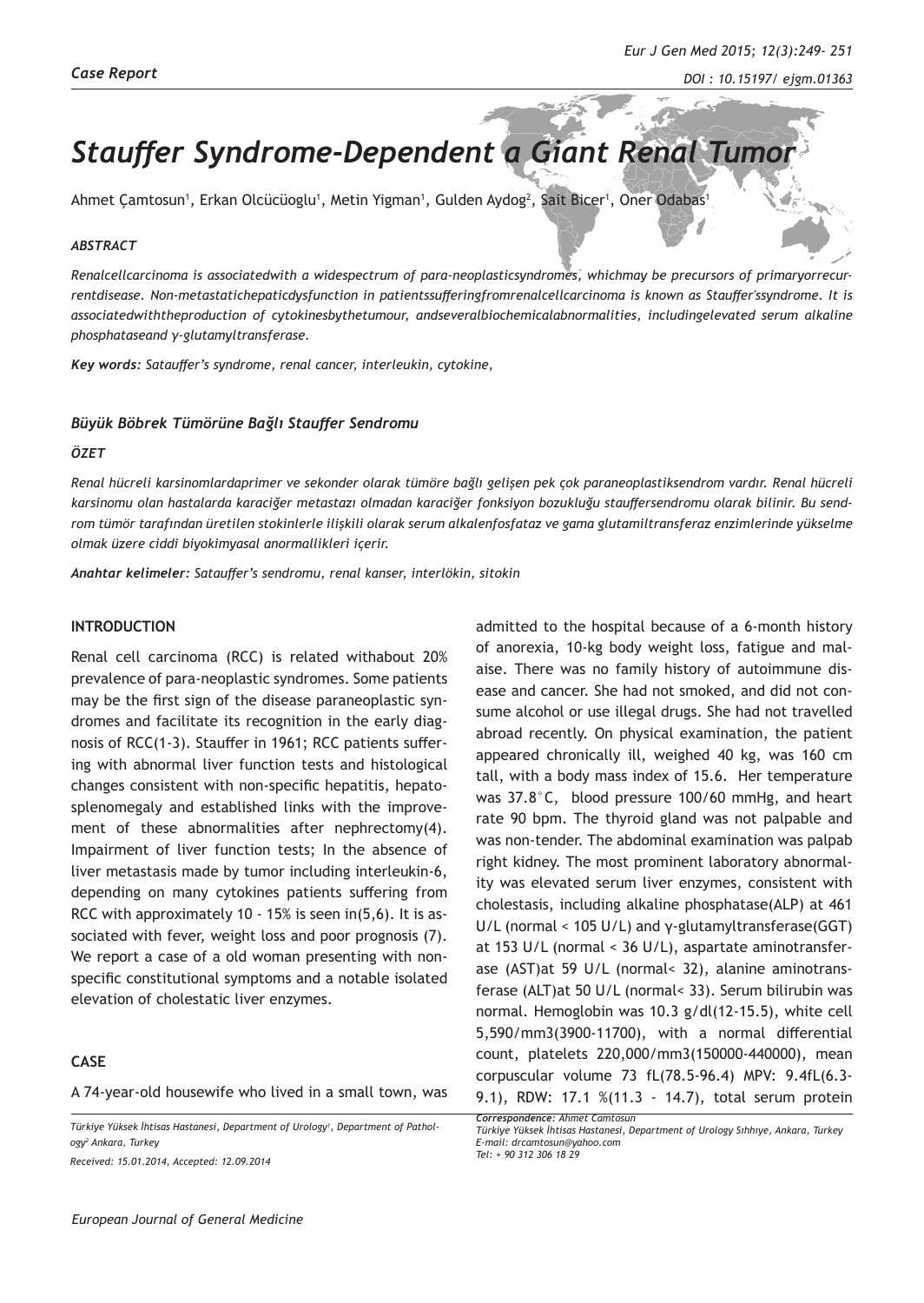

*Figure 1. Obtained after oral and intravenous administration of contrast material, revealing a highly heterogenous renal mass, which contained multiple necrotic areas and zones of solid enhancement*

5.78 g/dl(6.6-8.7), and albumin 2,27 g/dl(3.5-5.2). The urinalysis showed hematuria, blood and urine cultures were sterile. On ultrasound of the abdomen a 10-cm in diameter solid mass was present in the mid-lover portion of the right kidney and minimal abdominal fluid was found. No other organ abnormality was observed. An abdominal computed tomography (CT) scan (Figure 1), obtained after oral and intravenous administration of contrast material, confirmed the results of ultrasonography, revealing a highly heterogenous renal mass, which contained multiple necrotic areas and zones of solid enhancement. The right renal vein and contralateral kidney were normal. There was no abdominal lymphadenopathy or liver metastasis. Distant metastases were absent on chest CT scans. After the right kidney was surgically excised, a  $9 \times 8 \times 7.5$  cm tumour was found within the central parenchyma, which, on gross examination, dislodged but did not invade the renal pelvis and calyces. A Fuhrman nuclear grade 4 (Figure-2),



*Figure 3. Papillary cell (CD10 positive)*



*Figure 2. Fuhrman nuclear grade 4*

papillarycell (Figure-3), clear-cell (Figure-4) and sarcomatoid differanciasion renal-cell carcinoma (Figure-5) was present on histological examination, but not invade the renal capsule and the perirenal fat. The surgical margins were free of tumour. Cytological examination of the abdominal fluid showed no malignant cells. The patient made an uneventful postoperative recovery. At 12 mounth of follow-up, the patient is afebrile and has regained weight. Her appetite has returned and she feels well. The serum concentrations of cholestatic liver enzymes have returned to normal.

#### **DISCUSSION**

In patients with diabetes mellitus, hyperthyroidism, psychiatric disorders, infections, drug use, drug use, malabsorption syndromes can increase the deterioration in liver function enzymes and cholestasis (8). Our patient fatigue, weight loss, low-grade fever and lack of inflammatory and neoplastic diseases had led.The patient in absence of hypertransaminasemia and that were the main laboratory findings of elevated alkaline phosphataseand GGT. Intrahepatic and extrahepatic cholestasis in this case was consistent with normal serum bilirubin concentration though. Our patient did not use the drug and were excluded drugs may cause liver damage. Elevations in liver enzymes capable of thyrotoxicosis are other causes have been without the normal hormonal measurements. Finally, primary sclerosing cholangitis and primary biliary cirrhosis diagnosis was ruled out with negative immunologic research.

Kidney tumors, which are characterized by various and ambiguous attitude, and therefore constitutes the paradigm of a hidden disease (9).Because renal cell carci-